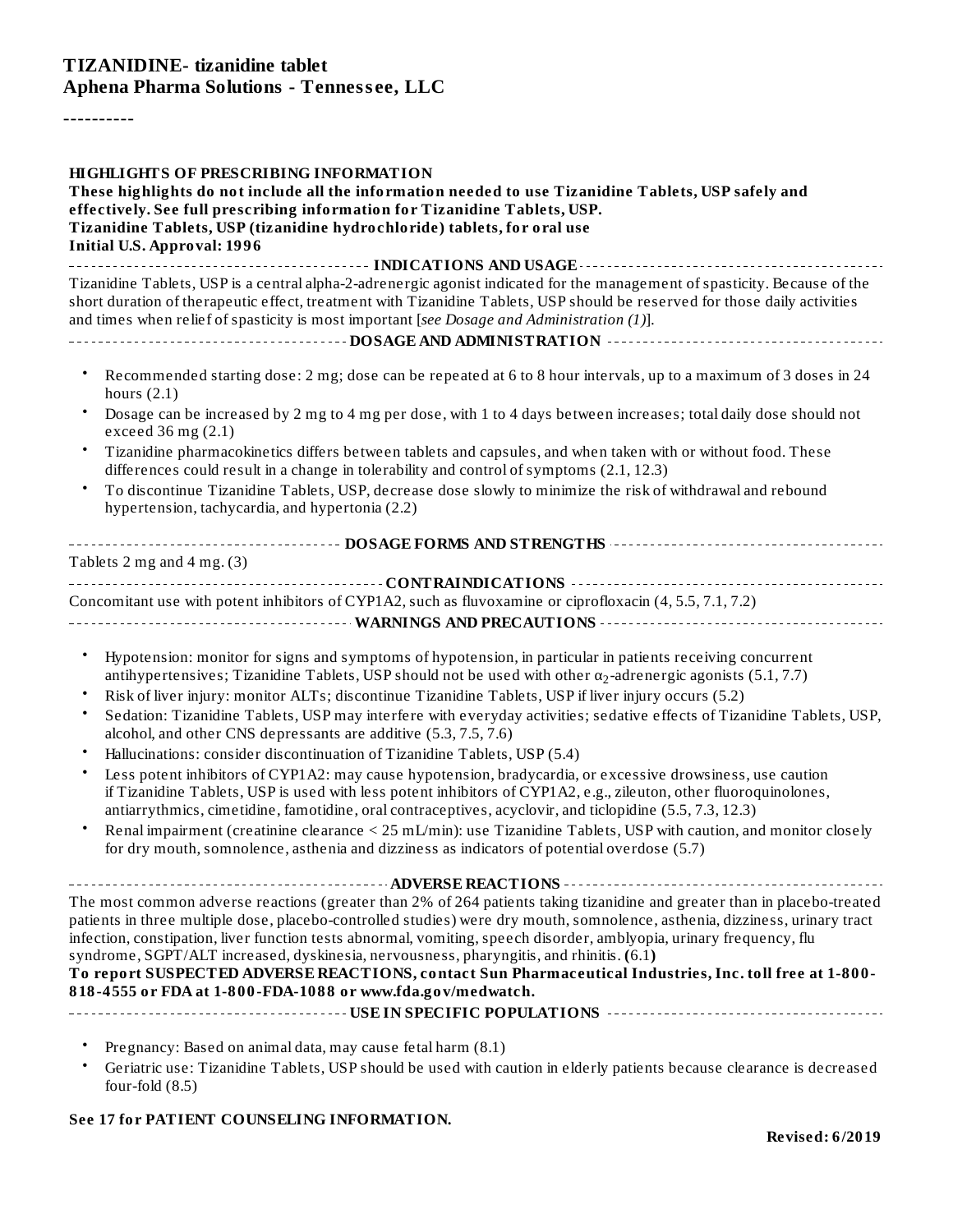#### **FULL PRESCRIBING INFORMATION: CONTENTS\***

#### **1 INDICATIONS AND USAGE**

#### **2 DOSAGE AND ADMINISTRATION**

- 2.1 Dosing Information
- 2.2 Dosing in Patients with Renal Impairment
- 2.3 Dosing in Patients with Hepatic Impairment
- 2.4 Drug Discontinuation

### **3 DOSAGE FORMS AND STRENGTHS**

#### **4 CONTRAINDICATIONS**

#### **5 WARNINGS AND PRECAUTIONS**

### 5.1 Hypotension

- 5.2 Risk of Liver Injury
- 5.3 Sedation
- 5.4 Hallucinosis/Psychotic-Like Symptoms
- 5.5 Interaction with CYP1A2 Inhibitors
- 5.6 Hypersensitivity Reactions
- 5.7 Increased Risk of Adverse Reactions in Patients with Renal Impairment
- 5.8 Withdrawal Adverse Reactions

## **6 ADVERSE REACTIONS**

- 6.1 Clinical Trials Experience
- 6.2 Post-Marketing Experience

## **7 DRUG INTERACTIONS**

- 7.1 Fluvoxamine
- 7.2 Ciprofloxacin
- 7.3 CYP1A2 Inhibitors other than Fluvoxamine and Ciprofloxacin
- 7.4 Oral Contraceptives
- 7.5 Alcohol
- 7.6 Other CNS Depressants
- 7.7  $\alpha_2$ -adrenergic agonists

## **8 USE IN SPECIFIC POPULATIONS**

- 8.1 Pregnancy
- 8.3 Nursing Mothers
- 8.4 Pediatric Use
- 8.5 Geriatric Use
- 8.6 Impaired Renal Function
- 8.7 Impaired Hepatic Function

## **9 DRUG ABUSE AND DEPENDENCE**

- 9.2 Abuse
- 9.3 Dependence
- **10 OVERDOSAGE**
- **11 DESCRIPTION**

## **12 CLINICAL PHARMACOLOGY**

- 12.1 Mechanism of Action
- 12.3 Pharmacokinetics

## **13 NONCLINICAL TOXICOLOGY**

13.1 Carcinogenesis, Mutagenesis, Impairment of Fertility

## **14 CLINICAL STUDIES**

- **16 HOW SUPPLIED/STORAGE AND HANDLING**
	- 16.2 Tizanidine Tablets, USP
- **17 PATIENT COUNSELING INFORMATION**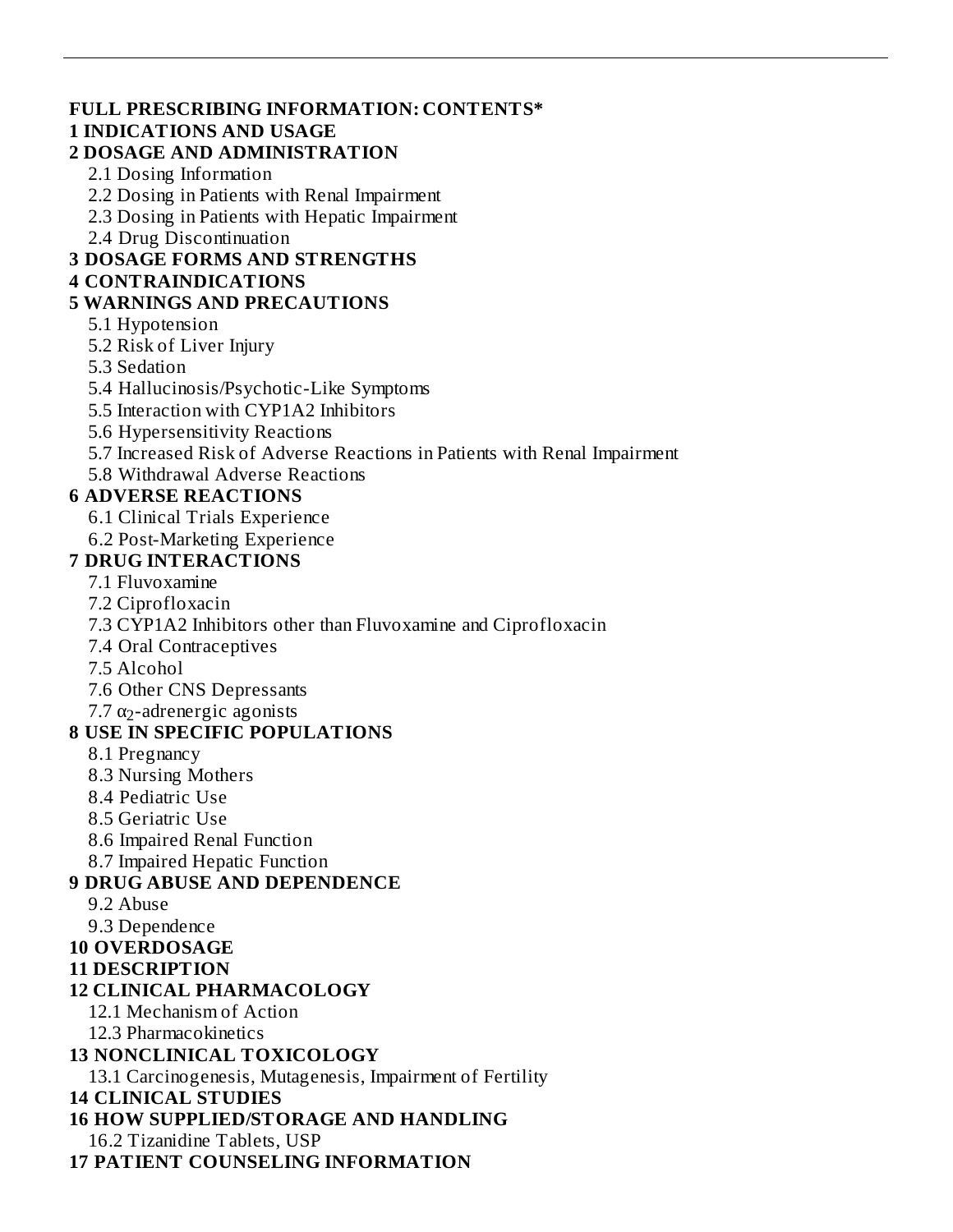\* Sections or subsections omitted from the full prescribing information are not listed.

### **FULL PRESCRIBING INFORMATION**

#### **1 INDICATIONS AND USAGE**

Tizanidine Tablets, USP is a central alpha-2-adrenergic agonist indicated for the management of spasticity. Because of the short duration of therapeutic effect, treatment with Tizanidine Tablets, USP should be reserved for those daily activities and times when relief of spasticity is most important [see *Dosage and Administration(2.1)*].

## **2 DOSAGE AND ADMINISTRATION**

#### **2.1 Dosing Information**

Tizanidine Tablets, USP tablets may be prescribed with or without food. Once the formulation has been selected and the decision to take with or without food has been made, this regimen should not be altered.

Food has complex effects on tizanidine pharmacokinetics, which differ with the different formulations. Tizanidine Capsules and Tizanidine Tablets, USP are bioequivalent to each other under fasting conditions (more than 3 hours after a meal), but not under fed conditions (within 30 minutes of a meal). These pharmacokinetic differences may result in clinically significant differences when switching administration of tablet and capsules and when switching administration between the fed or fasted state. These changes may result in increased adverse events, or delayed or more rapid onset of activity, depending upon the nature of the switch. For this reason, the prescriber should be thoroughly familiar with the changes in kinetics associated with these different conditions [*see Clinical Pharmacology (12.3)*].

The recommended starting dose is 2 mg. Because the effect of Tizanidine Tablets, USP peaks at approximately 1 to 2 hours post-dose and dissipates between 3 to 6 hours post-dose, treatment can be repeated at 6 to 8 hour intervals, as needed, to a maximum of three doses in 24 hours.

Dosage can be gradually increased by 2 mg to 4 mg at each dose, with 1 to 4 days between dosage increases, until a satisfactory reduction of muscle tone is achieved. The total daily dose should not exceed 36 mg. Single doses greater than 16 mg have not been studied.

#### **2.2 Dosing in Patients with Renal Impairment**

Tizanidine Tablets, USP should be used with caution in patients with renal insufficiency (creatinine clearance < 25 mL/min), as clearance is reduced by more than 50%. In these patients, during titration, the individual doses should be reduced. If higher doses are required, individual doses rather than dosing frequency should be increased [*see Warnings and Precautions (5.7)*].

## **2.3 Dosing in Patients with Hepatic Impairment**

Tizanidine Tablets, USP should be used with caution in patients with any hepatic impairment. In these patients, during titration, the individual doses should be reduced. If higher doses are required, individual doses rather than dosing frequency should be increased. Monitoring of aminotransferase levels is recommended for baseline and 1 month after maximum dose is achieved, or if hepatic injury is suspected. [*see Use in Specific Populations (8.7)*]

## **2.4 Drug Dis continuation**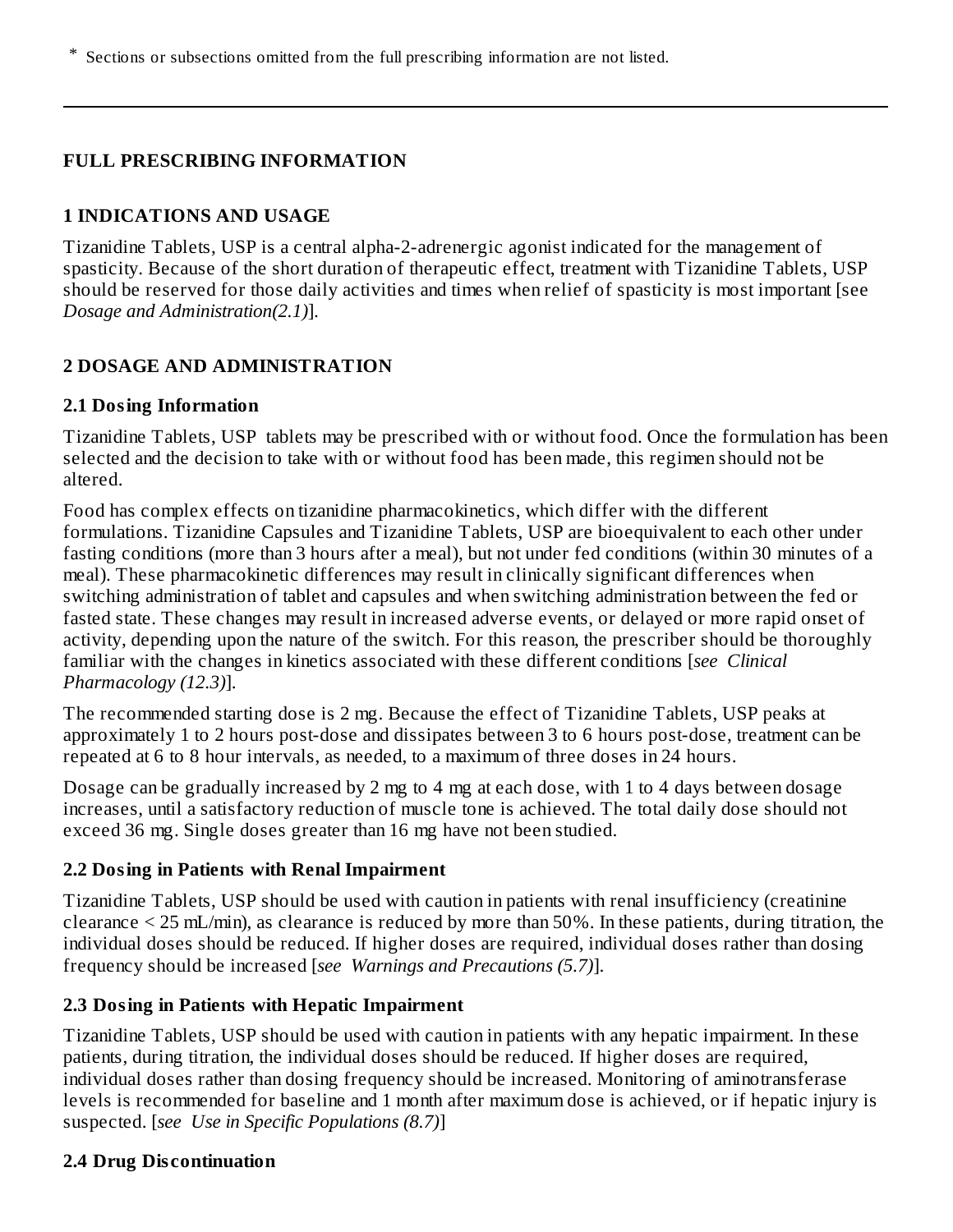If therapy needs to be discontinued, particularly in patients who have been receiving high doses (20 mg to 36 mg daily) for long periods (9 weeks or more) or who may be on concomitant treatment with narcotics, the dose should be decreased slowly (2 mg to 4 mg per day) to minimize the risk of withdrawal and rebound hypertension, tachycardia, and hypertonia [*see Drug Abuse and Dependence (9.3)].*

## **3 DOSAGE FORMS AND STRENGTHS**

Tizanidine Tablets, USP 2 mg are white to off-white, round, flat beveled, uncoated tablets debossed with product code "502" on one side, and bisecting score on the other.

Tizanidine Tablets, USP 4 mg are white to off-white, round, flat beveled, uncoated tablets debossed with product code "503" on one side, and quadrisecting score on the other.

## **4 CONTRAINDICATIONS**

Tizanidine Tablets, USP is contraindicated in patientstaking potent inhibitors of CYP1A2, such as fluvoxamine or ciprofloxacin [*see Drug Interactions (7.1 , 7.2 )*].

## **5 WARNINGS AND PRECAUTIONS**

#### **5.1 Hypotension**

Tizanidine is an  $\alpha_2$ -adrenergic agonist that can produce hypotension. Syncope has been reported in the post marketing setting. The chance of significant hypotension may possibly be minimized by titration of the dose and by focusing attention on signs and symptoms of hypotension prior to dose advancement. In addition, patients moving from a supine to fixed upright position may be at increased risk for hypotension and orthostatic effects.

Monitor for hypotension when Tizanidine Tablets, USP is used in patients receiving concurrent antihypertensive therapy. It is not recommended thatTizanidine Tablets, USP be used with other  $\alpha_2$ adrenergic agonists. Clinically significant hypotension (decreases in both systolic and diastolic pressure) has been reported with concomitant administration of either fluvoxamine or ciprofloxacin and single doses of 4 mg of Tizanidine Tablets, USP. Therefore, concomitant use of Tizanidine Tablets, USP with fluvoxamine or with ciprofloxacin, potent inhibitors of CYP1A2, is contraindicated [*see Contraindications (4)andDrug Interactions (7.1,7.2)*].

## **5.2 Risk of Liver Injury**

Tizanidine Tablets, USP may cause hepatocellular liver injury. Tizanidine Tablets, USP should be used with caution in patients with any hepatic impairment. Monitoring of aminotransferase levels is recommended for baseline and 1 month after maximum dose is achieved, or if hepatic injury is suspected. [*see Dosage and Administration (2.3)and Use in Specific Populations (8.7)*]

#### **5.3 Sedation**

Tizanidine Tablets, USP can cause sedation, which may interfere with everyday activity. In the multiple dose studies, the prevalence of patients with sedation peaked following the first week of titration and then remained stable for the duration of the maintenance phase of the study. The CNS depressant effects of Tizanidine Tablets, USP with alcohol and other CNS depressants (e.g., benzodiazepines, opioids, tricyclic antidepressants) may be additive. Monitor patients who take Tizanidine Tablets, USP with another CNS depressant for symptoms of excess sedation. [*see Drug Interactions (7.5, 7.6 )*]

## **5.4 Hallucinosis/Psychotic-Like Symptoms**

Tizanidine Tablets, USP use has been associated with hallucinations. Formed, visual hallucinations or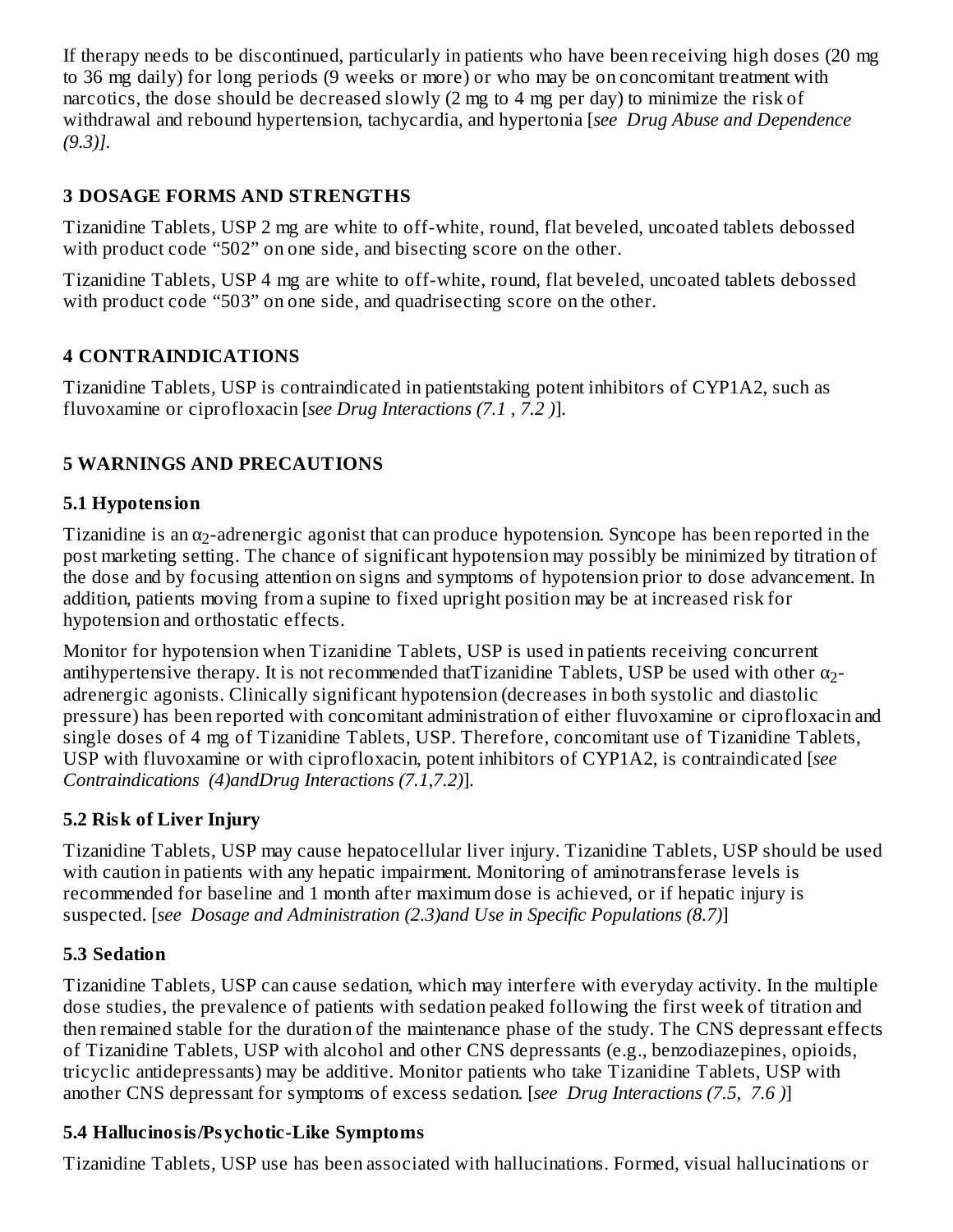delusions have been reported in 5 of 170 patients (3%) in two North American controlled clinical studies. Most of the patients were aware that the events were unreal. One patient developed psychosis in association with the hallucinations. One patient among these 5 continued to have problems for at least 2 weeks following discontinuation of tizanidine. Consider discontinuing Tizanidine Tablets, USP in patients who develop hallucinations.

## **5.5 Interaction with CYP1A2 Inhibitors**

Because of potential drug interactions, Tizanidine Tablets, USP is contraindicated in patients taking potent CYP1A2 inhibitors, such as fluvoxamine or ciprofloxacin. Adverse reactions such as hypotension, bradycardia, or excessive drowsiness can occur when Tizanidine Tablets, USP is taken with other CYP1A2 inhibitors, such as zileuton, fluoroquinolones other than ciprofloxacin (which is contraindicated), antiarrythmics (amiodarone, mexiletine, propafenone), cimetidine, famotidine, oral contraceptives, acyclovir, and ticlopidine). Concomitant use should be avoided unless the necessity for Tizanidine Tablets, USP therapy is clinically evident. In such a case, use with caution. [*see Drug Interactions (7.3)and Clinical Pharmacology (12.3)*]

# **5.6 Hypers ensitivity Reactions**

Tizanidine Tablets, USP can cause anaphylaxis. Signs and symptoms including respiratory compromise, urticaria, and angioedema of the throat and tongue have been reported. Patients should be informed of the signs and symptoms of severe allergic reactions and instructed to discontinue Tizanidine Tablets, USP and seek immediate medical care should these signs and symptoms occur. [*see Contraindications (4)*]

# **5.7 Increas ed Risk of Advers e Reactions in Patients with Renal Impairment**

Tizanidine Tablets, USP should be used with caution in patients with renal insufficiency (creatinine clearance < 25 mL/min), as clearance is reduced by more than 50%. In these patients, during titration, the individual doses should be reduced. If higher doses are required, individual doses rather than dosing frequency should be increased. These patients should be monitored closely for the onset or increase in severity of the common adverse events (dry mouth, somnolence, asthenia and dizziness) as indicators of potential overdose. [*see Dosage and Administration (2.2)and Use in Specific Populations (8.6)*]

# **5.8 Withdrawal Advers e Reactions**

Withdrawal adverse reactions include rebound hypertension, tachycardia, and hypertonia. To minimize the risk of these reactions, particularly in patients who have been receiving high doses (20 to 28 mg daily) for long periods of time (9 weeks or more) or who may be on concomitant treatment with narcotics, the dose should be decreased slowly (2 to 4 mg per day). *[see Dosage and Administration (2.2)]*

# **6 ADVERSE REACTIONS**

The following adverse reactions are described elsewhere in other sections of the prescribing information:

- Hypotension [*see Warnings and Precautions (5.1)*]
- Liver Injury [*see Warnings and Precautions (5.2)*]
- Sedation [*see Warnings and Precautions (5.3)*]
- Hallucinosis/Psychotic-Like Symptoms [*see Warnings and Precautions (5.4)*]
- Hypersensitivity Reactions [*see Warnings and Precautions (5.6)*]

# **6.1 Clinical Trials Experience**

Because clinical studies are conducted under widely varying conditions, adverse reaction rates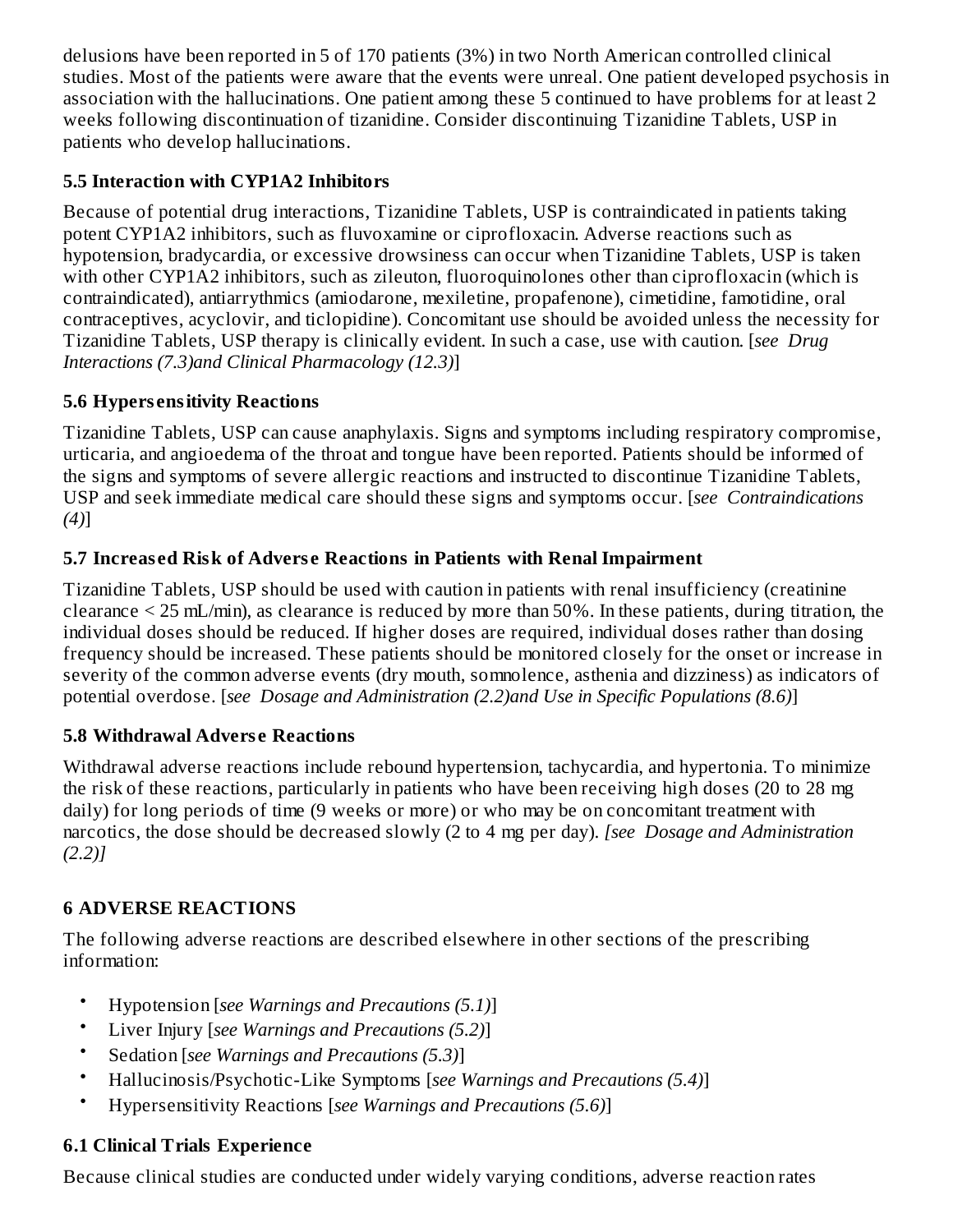observed in the clinical studies of a drug cannot be directly compared to rates in the clinical studies of another drug and may not reflect the rates observed in clinical practice.

Three double-blind, randomized, placebo controlled -clinical studies were conducted to evaluate the effect of tizanidine on spasticity control. Two studies were conducted in patients with multiple sclerosis and one in patients with spinal cord injury. Each study had a 13-week active treatment period which included a 3-week titration phase to the maximum tolerated dose up to 36 mg/day in three divided doses, a 9-week plateau phase where the dose of tizanidine was held constant and a 1-week dose tapering. In all, 264 patients received tizanidine and 261 patients received placebo. Across the three studies patient ages ranged from 15–69 years and 51.4 percent were women. The median dose during the plateau phase ranged from 20–28 mg/day.

The most frequent adverse reactions reported in multiple dose, placebo-controlled clinical studies involving 264 patients with spasticity were dry mouth, somnolence/sedation, asthenia (weakness, fatigue and/or tiredness) and dizziness. Three-quarters of the patients rated the events as mild to moderate and one-quarter of the patients rated the events as being severe. These events appeared to be dose related.

Table 1 lists signs and symptoms that were reported in greater than 2% of patients in three multiple dose, placebo-controlled studies who received Tizanidine Tablets, USP where the frequency in the Tizanidine Tablets, USP group was greater than the placebo group. For comparison purposes, the corresponding frequency of the event (per 100 patients) among placebo treated patients is also provided.

| Table 1: Multiple Dose, Placebo-Controlled Studies—Frequent (>2%) |
|-------------------------------------------------------------------|
| Adverse Reactions Reported for Which Tizanidine Tablets, USP      |
| Incidence is Greater than Placebo                                 |

| Event                      |                  |                          |
|----------------------------|------------------|--------------------------|
|                            | Placebo          | Tizanidine Tablets, USP  |
|                            | $N = 261$        | $N = 264$                |
|                            | $\%$             | $\%$                     |
| Dry mouth                  |                  |                          |
|                            | 10               | 49                       |
| Somnolence                 |                  |                          |
|                            | 10               | 48                       |
| Asthenia*                  |                  |                          |
|                            | 16               | 41                       |
| <b>Dizziness</b>           |                  |                          |
|                            | $\overline{4}$   | 16                       |
| UTI                        |                  |                          |
|                            | 7                | 10                       |
| Infection                  |                  |                          |
|                            | 5                | 6                        |
| Constipation               |                  |                          |
|                            | $\mathbf{1}$     | $\overline{\mathcal{A}}$ |
| Liver test abnormality     |                  |                          |
|                            | $\overline{2}$   | 6                        |
| Vomiting                   |                  |                          |
|                            | $\boldsymbol{0}$ | 3                        |
| Speech disorder            |                  |                          |
|                            | $\boldsymbol{0}$ | 3                        |
| Amblyopia (blurred vision) |                  |                          |
|                            | $\leq$ 1         | 3                        |
| Urinary frequency          |                  |                          |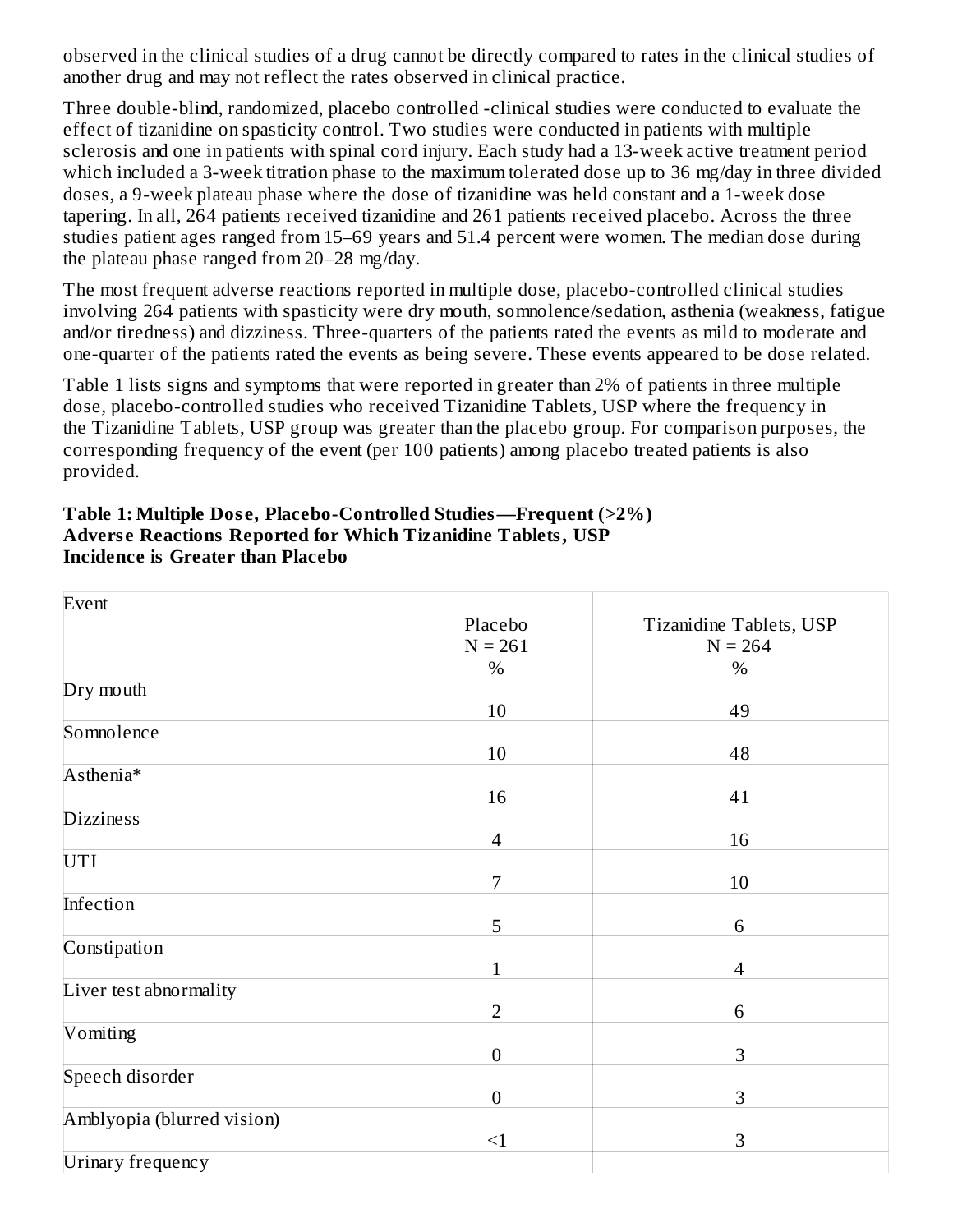| Flu syndrome |    |   |
|--------------|----|---|
|              |    | ר |
| Dyskinesia   |    |   |
|              |    |   |
| Nervousness  |    |   |
|              | ≤1 |   |
| Pharyngitis  |    |   |
|              |    |   |
| Rhinitis     |    |   |
|              |    |   |

\* (weakness, fatigue, and/or tiredness)

In the single dose, placebo-controlled study involving 142 patients with spasticity due to multiple sclerosis (Study 1) *[see Clinical Studies (14)]*, the patients were specifically asked if they had experienced any of the four most common adverse reactions: dry mouth, somnolence (drowsiness), asthenia (weakness, fatigue and/or tiredness) and dizziness. In addition, hypotension and bradycardia were observed. The occurrence of these reactions is summarized in Table 2. Other events were, in general, reported at a rate of 2% or less.

#### **Table 2: Single Dos e, Placebo-Controlled Study—Common Advers e Reactions Reported**

| Event              |                  |                          |                          |
|--------------------|------------------|--------------------------|--------------------------|
|                    | Placebo          | Tizanidine Tablets, USP, | Tizanidine Tablets, USP, |
|                    | $N = 48$         | 8 mg, $N = 45$           | 16 mg, $N = 49$          |
|                    | $\%$             | $\%$                     | $\%$                     |
| Somnolence         |                  |                          |                          |
|                    |                  | 78                       | 92                       |
|                    | 31               |                          |                          |
| Dry mouth          |                  |                          |                          |
|                    | 35               | 76                       | 88                       |
| Asthenia*          |                  |                          |                          |
|                    | 40               | 67                       | 78                       |
| <b>Dizziness</b>   |                  |                          |                          |
|                    | $\overline{4}$   | 22                       | 45                       |
| Hypotension        |                  |                          |                          |
|                    | $\boldsymbol{0}$ | 16                       | 33                       |
| <b>Bradycardia</b> |                  |                          |                          |
|                    | 0                | $\overline{2}$           | 10                       |

\* (weakness, fatigue, and/or tiredness)

## **6.2 Post-Marketing Experience**

The following adverse reactions have been identified during post approval use of Tizanidine Tablets, USP. Because these reactions are reported voluntarily from a population of uncertain size, it is not always possible to reliably estimate their frequency or establish a causal relationship to drug exposure.

Certain events, such as somnolence, dry mouth, hypotension, decreased blood pressure, bradycardia, dizziness, weakness or asthenia, muscle spasms, hallucinations, fatigue, liver function test abnormality and hepatotoxicity, have been observed in post marketing and clinical trials and are discussed in previous sections of this document.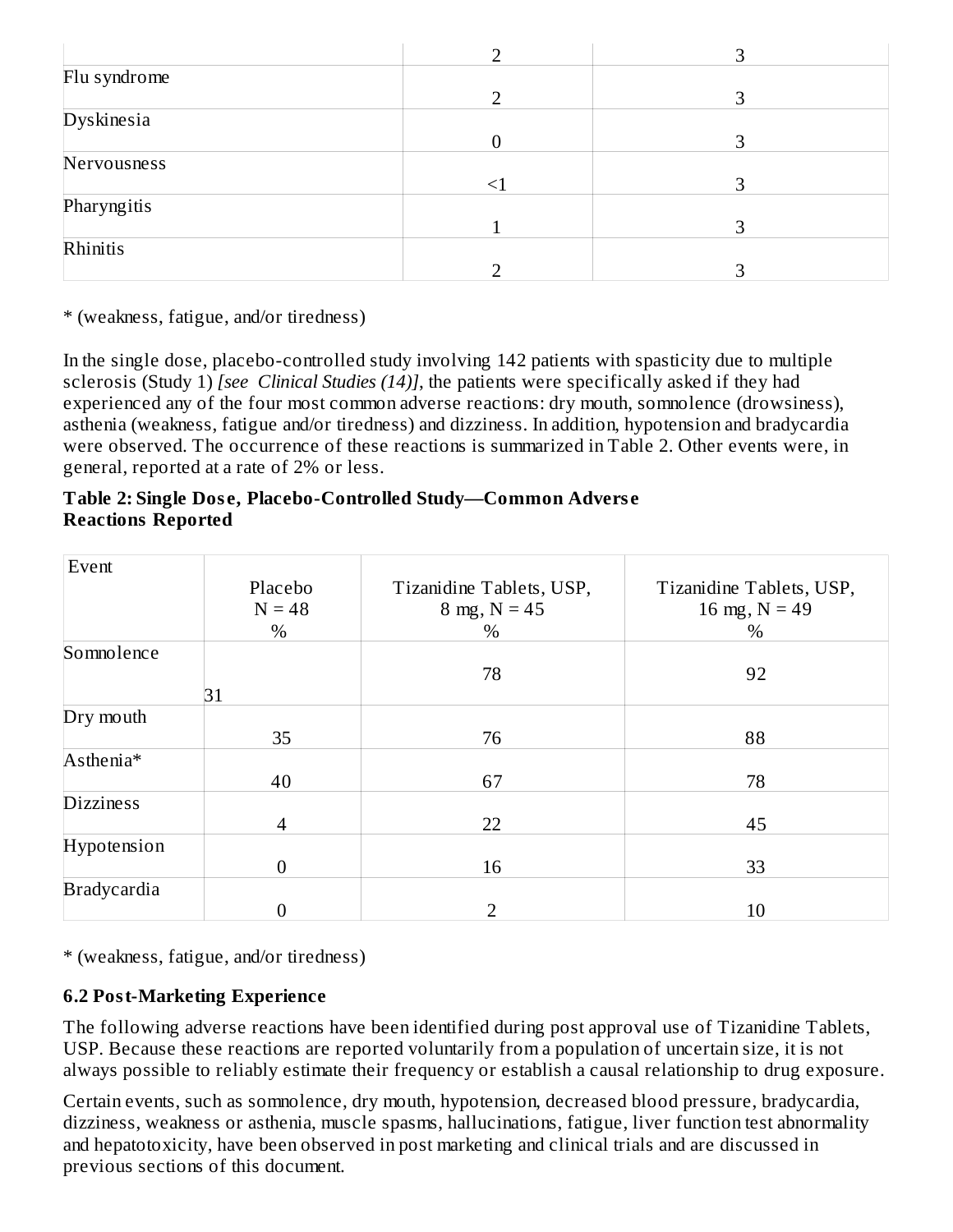The following adverse reactions have been identified as occurring in the post marketing experience of Tizanidine Tablets, USP. Based on the information provided regarding these reactions, a causal relationship with Tizanidine Tablets, USP cannot be entirely excluded. The events are listed in order of decreasing clinical significance; severity in the post marketing setting is not reported.

- Stevens Johnson Syndrome
- Anaphylactic Reaction
- Exfoliative Dermatitis
- Ventricular Tachycardia
- **Hepatitis**
- Convulsion
- Depression
- Arthralgia
- Paresthesia
- Rash
- Tremor

# **7 DRUG INTERACTIONS**

### **7.1 Fluvoxamine**

Concomitant use of fluvoxamine and Tizanidine Tablets, USP is contraindicated. Changes in pharmacokinetics of tizanidine when administered with fluvoxamine resulted in significantly decreased blood pressure, increased drowsiness, and increased psychomotor impairment. [*see Contraindications (4)* and *Clinical Pharmacology (12.3)*]

# **7.2 Ciprofloxacin**

Concomitant use of ciprofoxacin and Tizanidine Tablets, USP is contraindicated. Changes in pharmacokinetics of tizanidine when administered with ciprofloxacin resulted in significantly decreased blood pressure, increased drowsiness, and increased psychomotor impairment. [*see Contraindications (4)* and *Clinical Pharmacology (12.3)*]

## **7.3 CYP1A2 Inhibitors other than Fluvoxamine and Ciprofloxacin**

Because of potential drug interactions, concomitant use of Tizanidine Tablets, USP with other CYP1A2 inhibitors, such as zileuton, fluoroquinolones other than strong CYP1A2 inhibitors (which are contraindicated), antiarrythmics (amiodarone, mexiletine, propafenone, and verapamil), cimetidine, famotidine, oral contraceptives, acyclovir, and ticlopidine) should be avoided. If their use is clinically necessary, therapy should be initiated with 2 mg dose and increased in 2–4 mg steps daily based on patient response to therapy. If adverse reactions such as hypotension, bradycardia, or excessive drowsiness occur, reduce or discontinue Tizanidine Tablets, USP therapy. [*see Warnings and Precautions (5.5)and Clinical Pharmacology (12.3)*]

# **7.4 Oral Contraceptives**

Concomitant use of Tizanidine Tablets, USP with oral contraceptives is not recommended. However, if concomitant use is clinically necessary, initiate Tizanidine Tablets, USP with a single 2 mg dose and increase in 2–4 mg steps daily based on patient response to therapy. If adverse reactions such as hypotension, bradycardia, or excessive drowsiness occur, reduce or discontinue Tizanidine Tablets, USP therapy. [*see Clinical Pharmacology (12.3)*]

# **7.5 Alcohol**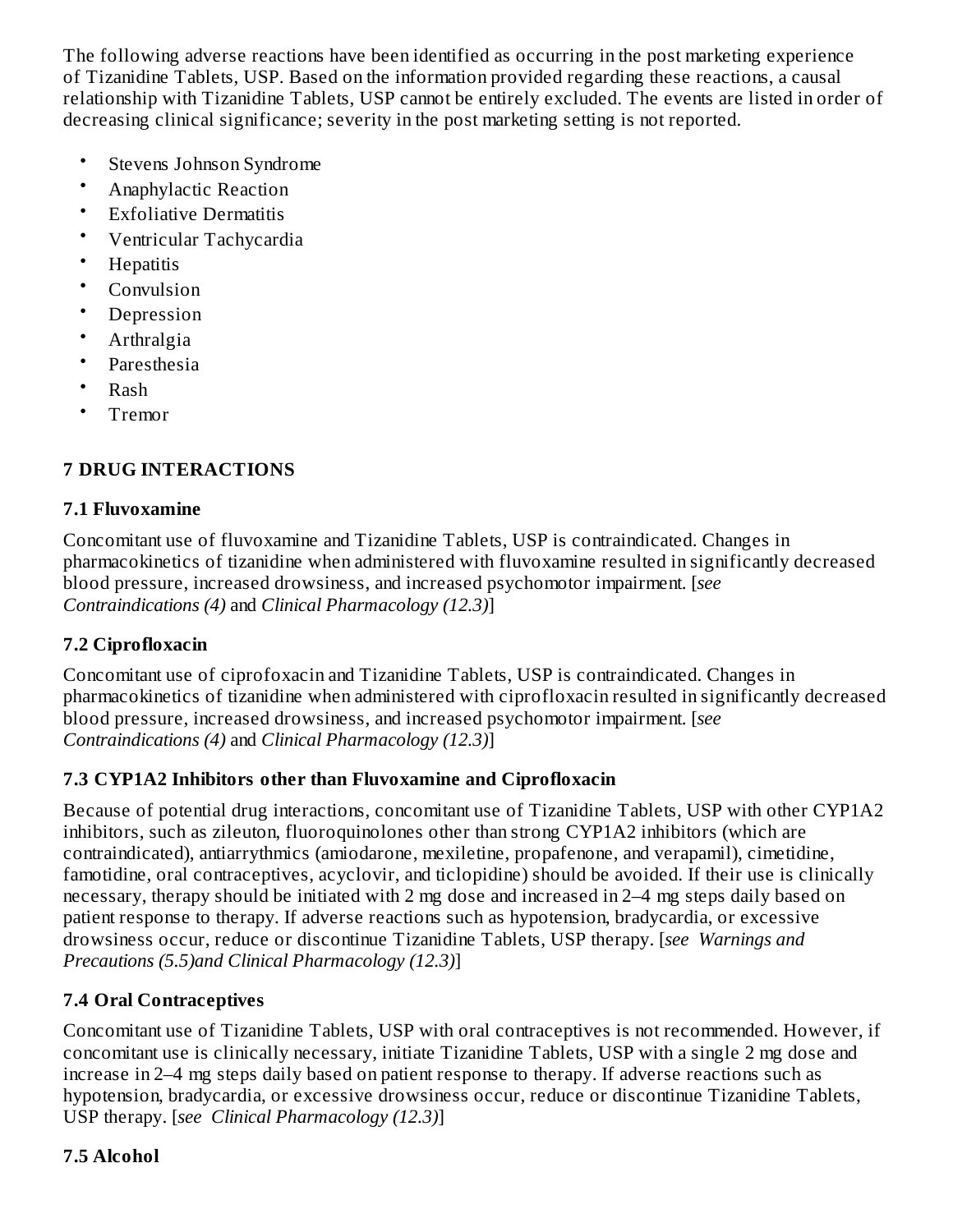Alcohol increases the overall amount of drug in the bloodstream after a dose of Tizanidine Tablets, USP. This was associated with an increase in adverse reactions of Tizanidine Tablets, USP. The CNS depressant effects of Tizanidine Tablets, USP and alcohol are additive. [*see Clinical Pharmacology (12.3)*]

### **7.6 Other CNS Depressants**

The sedative effects of Tizanidine Tablets, USP with CNS depressants (e.g., benzodiazepines, opioids, tricyclic antidepressants) may be additive. Monitor patients who take Tizanidine Tablets, USP with another CNS depressant for symptoms of excess sedation. [*see Clinical Pharmacology (12.3)*]

# **7.7 α -adrenergic agonists 2**

Because hypotensive effects may be cumulative, it is not recommended that Tizanidine Tablets, USP be lused with other α<sub>2</sub>-adrenergic agonists. [*see Warnings and Precautions (5.1)*]

## **8 USE IN SPECIFIC POPULATIONS**

## **8.1 Pregnancy**

## **Pregnancy Category C**

Tizanidine Tablets, USP has not been studied in pregnant women. Tizanidine Tablets, USP should be given to pregnant women only if the benefit outweighs the risk to the unborn fetus. Reproduction studies performed in rats at a dose of 3 mg/kg, equal to the maximum recommended human dose on a mg/m<sup>2</sup> basis, and in rabbits at 30 mg/kg, 16 times the maximum recommended human dose on a mg/m<sup>2</sup> basis, did not show evidence of teratogenicity. Tizanidine at doses that are equal to and up to 8 times the maximum recommended human dose on a mg/m<sup>2</sup> basis increased gestation duration in rats. Prenatal and postnatal pup loss was increased and developmental retardation occurred. Post-implantation loss was increased in rabbits at doses of 1 mg/kg or greater, equal to or greater than 0.5 times the maximum recommended human dose on a mg/m<sup>2</sup> basis.

## **8.3 Nursing Mothers**

It is not known whether this drug is excreted in human milk. Because many drugs are excreted in human milk, caution should be exercised when Tizanidine Tablets, USP is administered to a nursing woman.

## **8.4 Pediatric Us e**

Safety and effectiveness in pediatric patients have not been established.

# **8.5 Geriatric Us e**

Tizanidine Tablets, USP is known to be substantially excreted by the kidney, and the risk of adverse reactions to this drug may be greater in patients with impaired renal function. Because elderly patients are more likely to have decreased renal function, care should be taken in dose selection, and it may be useful to monitor renal function.

Clinical studies of Tizanidine Tablets, USP did not include sufficient numbers of subjects aged 65 and over to determine whether they respond differently than younger subjects. Cross-study comparison of pharmacokinetic data following single dose administration of 6 mg Tizanidine Tablets, USP showed that younger subjects cleared the drug four times faster than the elderly subjects. In elderly patients with renal insufficiency (creatinine clearance <25 mL/min), tizanidine clearance is reduced by more than 50% compared to healthy elderly subjects; this would be expected to lead to a longer duration of clinical effect. During titration, the individual doses should be reduced. If higher doses are required, individual doses rather than dosing frequency should be increased. Monitor elderly patients because they may have an increased risk for adverse reactions associated with Tizanidine Tablets, USP.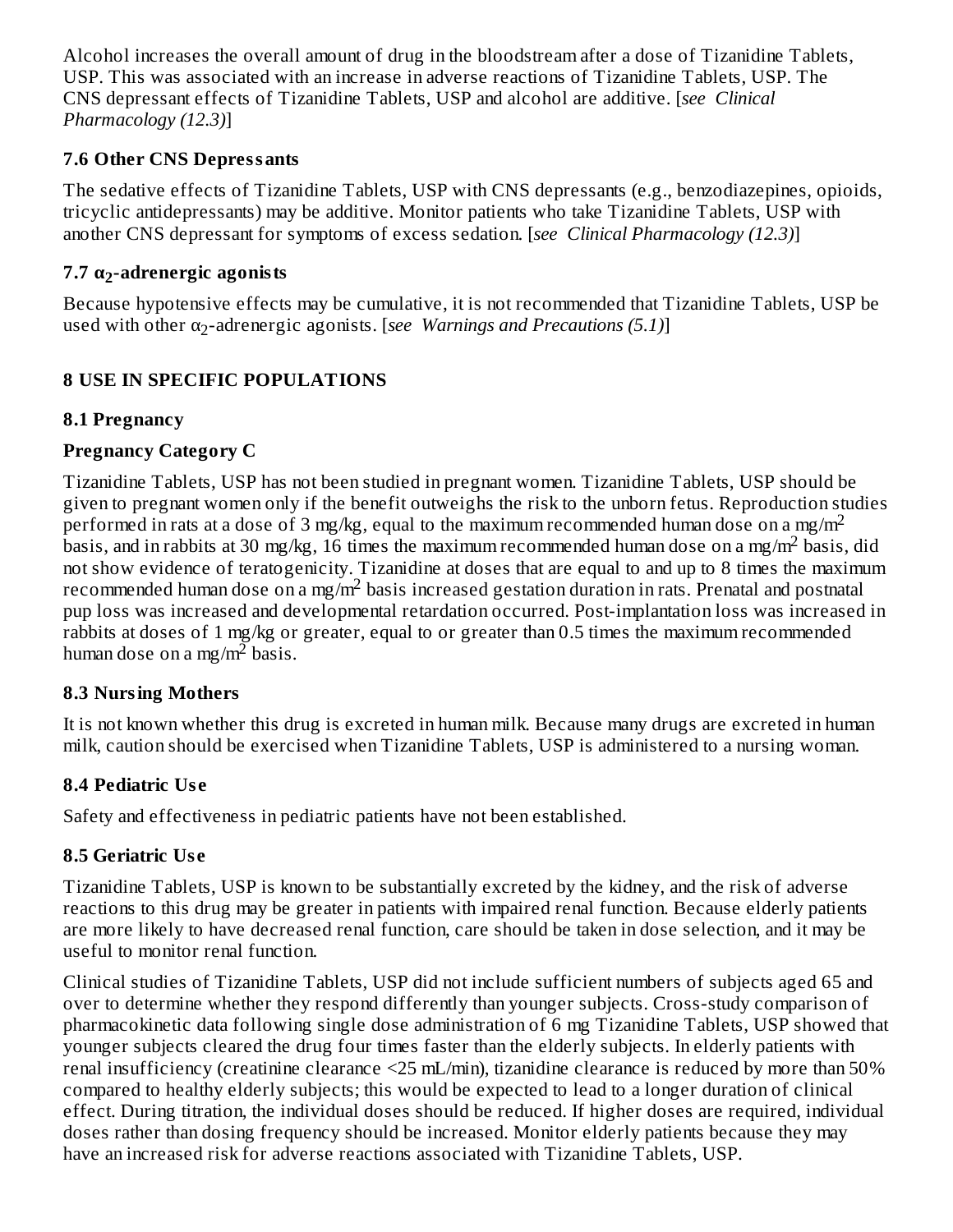### **8.6 Impaired Renal Function**

Tizanidine Tablets, USP is known to be substantially excreted by the kidney, and the risk of adverse reactions to this drug may be greater in patients with impaired renal function. In patients with renal insufficiency (creatinine clearance < 25 mL/min) clearance was reduced by more than 50%. In these patients, during titration, the individual doses should be reduced. If higher doses are required, individual doses rather than dosing frequency should be increased. These patients should be monitored closely for the onset or increase in severity of the common adverse events (dry mouth, somnolence, asthenia and dizziness) as indicators of potential overdose. [*see Dosage and Administration (2.2), Warnings and Precautions (5.7) and Clinical Pharmacology (12.3)*]

### **8.7 Impaired Hepatic Function**

The influence of hepatic impairment on the pharmacokinetics of tizanidine has not been evaluated. Because tizanidine is extensively metabolized in the liver, hepatic impairment would be expected to have significant effects on pharmacokinetics of tizanidine. [*see Dosing and Administration (2.3), Warnings and Precautions (5.2), and Clinical Pharmacology (12.3)*].

## **9 DRUG ABUSE AND DEPENDENCE**

### **9.2 Abus e**

Abuse potential was not evaluated in human studies. Rats were able to distinguish tizanidine from saline in a standard discrimination paradigm, after training, but failed to generalize the effects of morphine, cocaine, diazepam, or phenobarbital to tizanidine.

## **9.3 Dependence**

Tizanidine is closely related to clonidine, which is often abused in combination with narcotics and is known to cause symptoms of rebound upon abrupt withdrawal. Three cases of rebound symptoms on sudden withdrawal of tizanidine have been reported. The case reports suggest that these patients were also misusing narcotics. Withdrawal symptoms included hypertension, tachycardia, hypertonia, tremor, and anxiety. Withdrawal symptoms are more likely to occur in cases where high doses are used, especially for prolonged periods, or with concomitant use of narcotics. If therapy needs to be discontinued, the dose should be decreased slowly to minimize the risk of withdrawal symptoms [*see Dosage and Administration (2.2)*].

Monkeys were shown to self-administer tizanidine in a dose-dependent manner, and abrupt cessation of tizanidine produced transient signs of withdrawal at doses > 35 times the maximum recommended human dose on a mg/m<sup>2</sup> basis. These transient withdrawal signs (increased locomotion, body twitching, and aversive behavior toward the observer) were not reversed by naloxone administration.

## **10 OVERDOSAGE**

A review of the safety surveillance database revealed cases of intentional and accidental Tizanidine Tablets, USP overdose. Some of the cases resulted in fatality and many of the intentional overdoses were with multiple drugs including CNS depressants. The clinical manifestations of tizanidine overdose were consistent with its known pharmacology. In the majority of cases a decrease in sensorium was observed including lethargy, somnolence, confusion and coma. Depressed cardiac function is also observed including most often bradycardia and hypotension. Respiratory depression is another common feature of tizanidine overdose.

Should overdose occur, basic steps to ensure the adequacy of an airway and the monitoring of cardiovascular and respiratory systems should be undertaken. Tizanidine is a lipid-soluble drug, which is only slightly soluble in water and methanol. Therefore, dialysis is not likely to be an efficient method of removing drug from the body. In general, symptoms resolve within one to three days following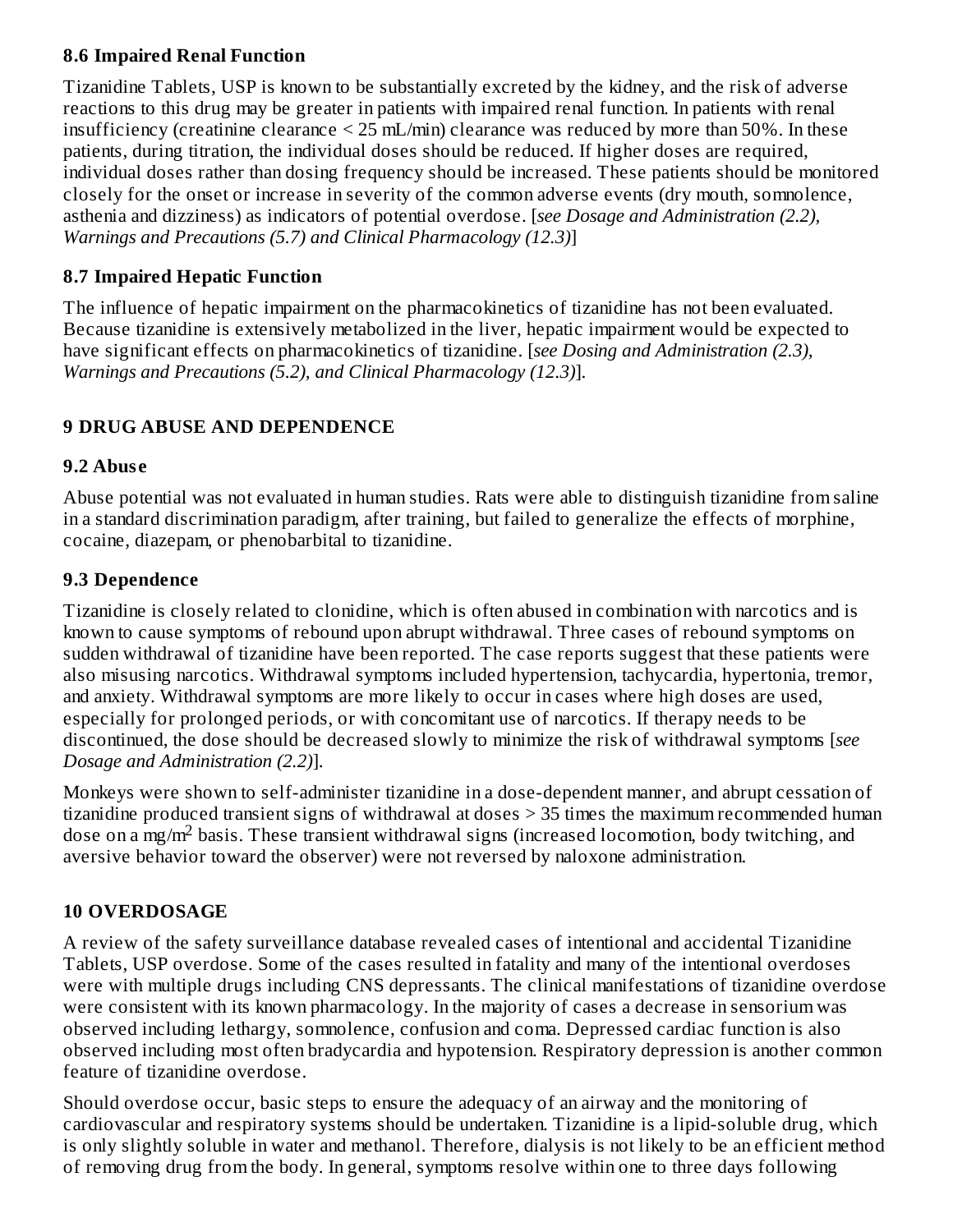discontinuation of tizanidine and administration of appropriate therapy. Due to the similar mechanism of action, symptoms and management of tizanidine overdose are similar to that following clonidine overdose. For the most recent information concerning the management of overdose, contact a poison control center.

### **11 DESCRIPTION**

Tizanidine Tablets, USP (tizanidine hydrochloride) is a central alpha<sub>2</sub>-adrenergic agonist. Tizanidine HCl is a white to off-white, fine crystalline powder, which is odorless or with a faint characteristic odor. Tizanidine is slightly soluble in water and methanol; solubility in water decreases as the pH increases. Its chemical name is 5-chloro-4-(2-imidazolin-2-ylamino)-2,1,3-benzothiadiazole monohydrochloride. Tizanidine's molecular formula is  $\rm{C_9H_8CIN_5S-HCl}$ , its molecular weight is 290.2 and its structural formula is:



Tizanidine Tablets, USP are supplied as 2 mg and 4 mg tablets for oral administration. Tizanidine Tablets, USP contain the active ingredient, tizanidine hydrochloride (2.288 mg equivalent to 2 mg tizanidine base and 4.576 mg equivalent to 4 mg tizanidine base), and the inactive ingredients, colloidal silicon dioxide, stearic acid, microcrystalline cellulose, lactose monohydrate and anhydrous lactose.

## **12 CLINICAL PHARMACOLOGY**

#### **12.1 Mechanism of Action**

Tizanidine is a central alpha-2-adrenergic receptor agonist and presumably reduces spasticity by increasing presynaptic inhibition of motor neurons. The effects of tizanidine are greatest on polysynaptic pathways. The effect of these actions is thought to reduce facilitation of spinal motor neurons.

## **12.3 Pharmacokinetics**

## Absorption and Distribution

Following oral administration, tizanidine is essentially completely absorbed. The absolute oral bioavailability of tizanidine is approximately  $40\%$  (CV = 24%), due to extensive first-pass hepatic metabolism. Tizanidine is extensively distributed throughout the body with a mean steady state volume of distribution of 2.4 L/kg (CV = 21%) following intravenous administration in healthy adult volunteers. Tizanidine is approximately 30% bound to plasma proteins.

Differences between Tizanidine Capsules and Tizanidine Tablets, USP

Tizanidine Capsules and Tizanidine Tablets, USP are bioequivalent to each other under fasting conditions, but not under fed conditions. A single dose of either two 4 mg tablets or two 4 mg capsules was administered under fed and fasting conditions in an open label, four period, randomized crossover study in 96 human volunteers, of whom 81 were eligible for the statistical analysis. Following oral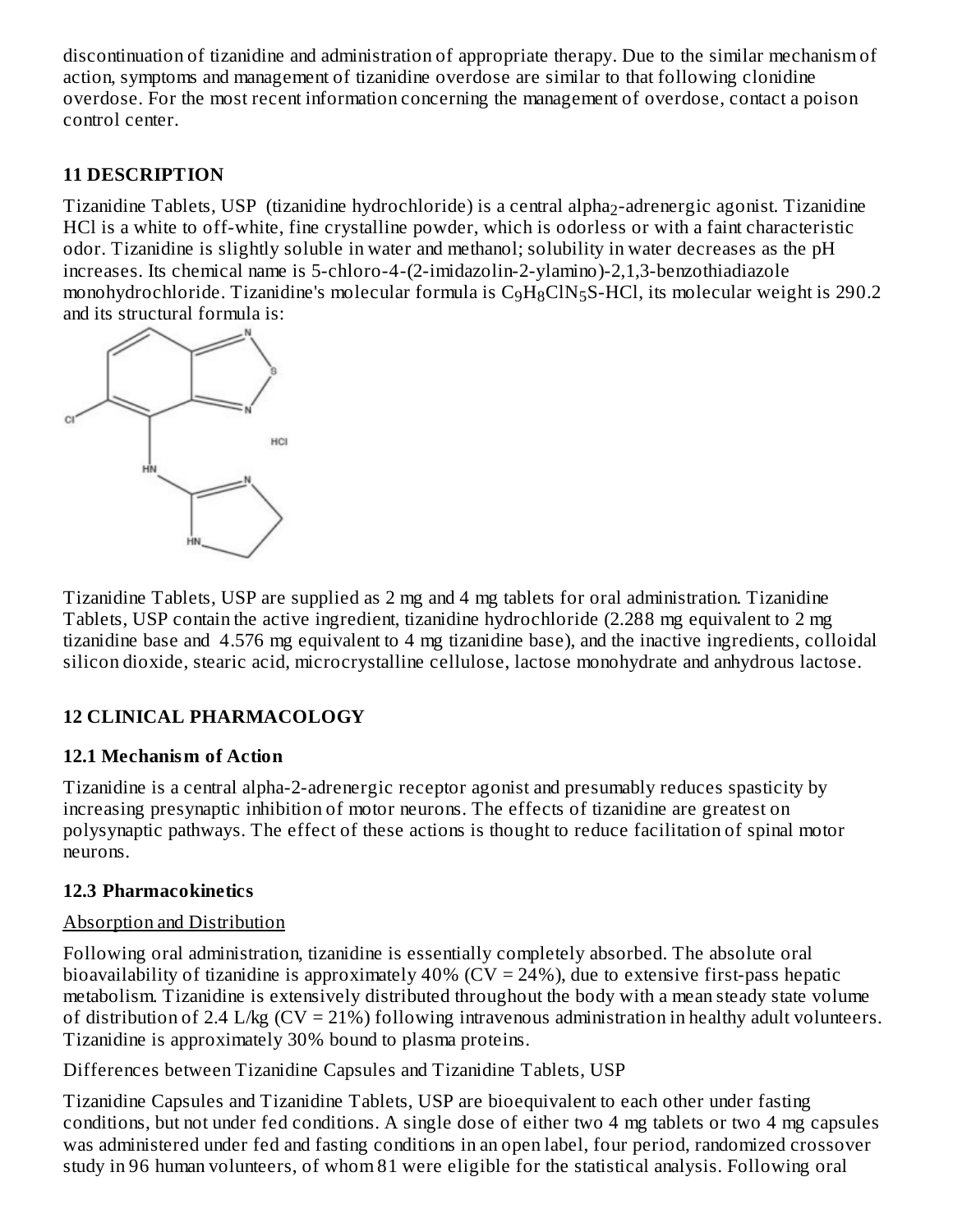administration of either the tablet or capsule (in the fasted state), peak plasma concentrations of tizanidine occurred 1.0 hours after dosing with a half-life of approximately 2 hours. When two 4 mg tablets were administered with food, the mean maximal plasma concentration was increased by approximately 30%, and the median time to peak plasma concentration was increased by 25 minutes, to 1 hour and 25 minutes. In contrast, when two 4 mg capsules were administered with food, the mean maximal plasma concentration was decreased by 20%, the median time to peak plasma concentration was increased 2 to 3 hours. Consequently, the mean  $\mathsf{C}_{\max}$  for the capsule when administered with food is approximately 66% the  $\mathsf{C}_{\max}$  for the tablet when administered with food.

Food also increased the extent of absorption for both the tablets and capsules. The increase with the tablet ( $\sim$ 30%) was significantly greater than with the capsule ( $\sim$ 10%). Consequently when each was administered with food, the amount absorbed from the capsule was about 80% of the amount absorbed from the tablet. Administration of the capsule contents sprinkled on applesauce was not bioequivalent to administration of an intact capsule under fasting conditions. Administration of the capsule contents on applesauce resulted in a 15%–20% increase in  $\rm{C_{max}}$  and  $\rm{AUC}$  of tizanidine and a 15 minute decrease in the median lag time and time to peak concentration compared to administration of an intact capsule while fasting.

#### **Figure 1: Mean Tizanidine Concentration vs. Time Profiles For Tizanidine Tablets, USP and Capsules (2 × 4 mg) Under Fasted and Fed Conditions**



#### Metabolism and Excretion

Tizanidine has linear pharmacokinetics over the doses studied in clinical development (1–20 mg). Tizanidine has a half-life of approximately 2.5 hours (CV=33%). Approximately 95% of an administered dose is metabolized. The primary cytochrome P450 isoenzyme involved in tizanidine metabolism is CYP1A2. Tizanidine metabolites are not known to be active; their half-lives range from 20 to 40 hours.

Following single and multiple oral dosing of 14C-tizanidine, an average of 60% and 20% of total radioactivity was recovered in the urine and feces, respectively.

#### Special Populations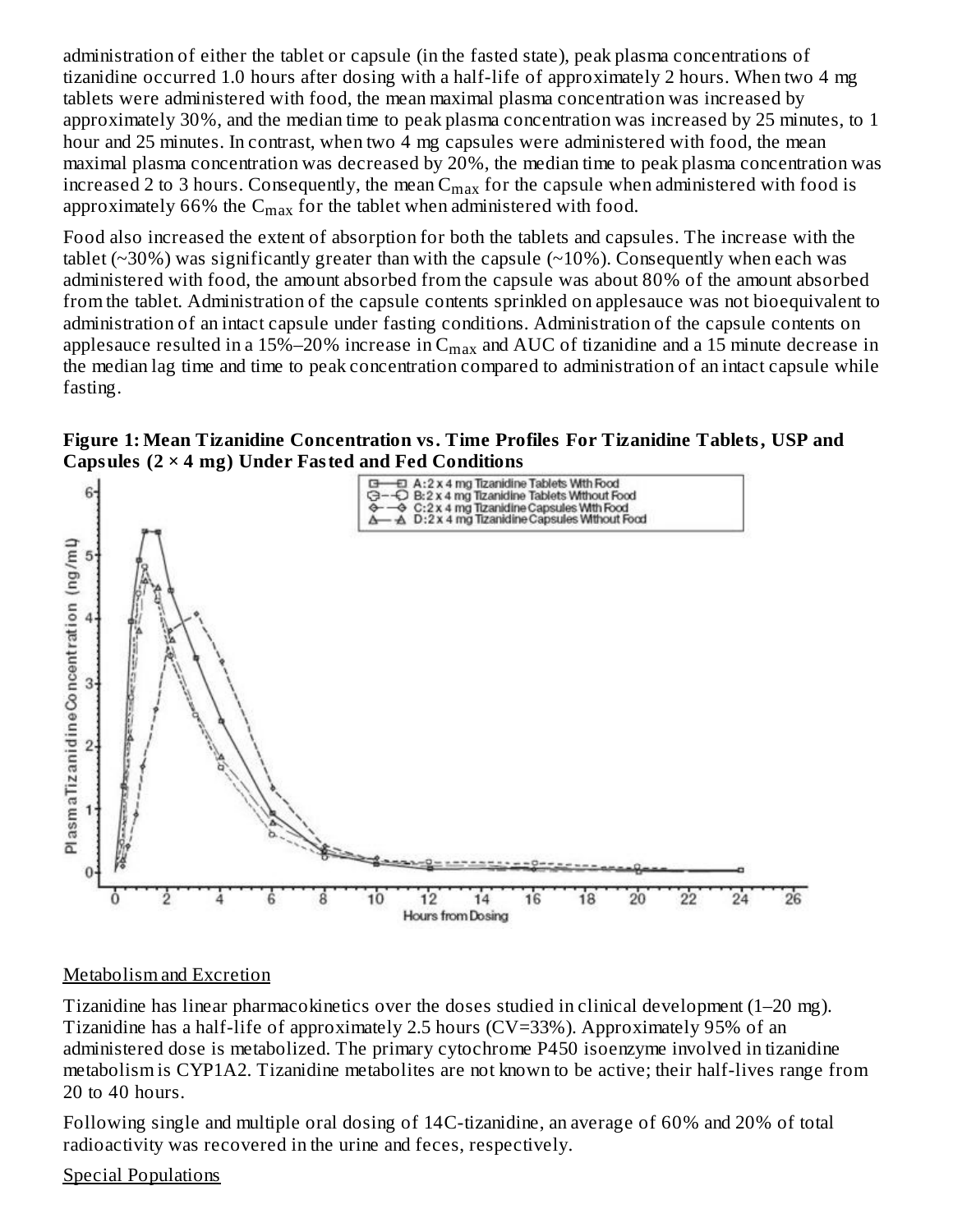## *Age Effects*

No specific pharmacokinetic study was conducted to investigate age effects. Cross study comparison of pharmacokinetic data following single dose administration of 6 mg Tizanidine Tablets, USP showed that younger subjects cleared the drug four times faster than the elderly subjects. Tizanidine Tablets, USP has not been evaluated in children. [*see Use in Specific Populations (8.4, 8.5)*]

## *Hepatic Impairment*

The influence of hepatic impairment on the pharmacokinetics of tizanidine has not been evaluated. Because tizanidine is extensively metabolized in the liver, hepatic impairment would be expected to have significant effects on pharmacokinetics of tizanidine. Tizanidine Tablets, USP is not recommended in this patient population [*see Use in Specific Populations (8.7)*]

## *Renal Impairment*

Tizanidine clearance is reduced by more than 50% in elderly patients with renal insufficiency (creatinine clearance < 25 mL/min) compared to healthy elderly subjects; this would be expected to lead to a longer duration of clinical effect. Tizanidine Tablets, USP should be used with caution in renally impaired patients [*see Warnings and Precautions (5.7) and Use in Specific Populations (8.6)].*

# *Gender Effects*

No specific pharmacokinetic study was conducted to investigate gender effects. Retrospective analysis of pharmacokinetic data, however, following single and multiple dose administration of 4 mg Tizanidine Tablets, USP showed that gender had no effect on the pharmacokinetics of tizanidine.

## *Race Effects*

Pharmacokinetic differences due to race have not been studied.

## **Drug Interactions**

## CYP1A2 Inhibitors

The interaction between Tizanidine Tablets, USP and either fluvoxamine or ciprofloxacin is most likely due to inhibition of CYP1A2 by fluvoxamine or ciprofloxacin. The effect of fluvoxamine on the pharmacokinetics of a single 4 mg dose of Tizanidine Tablets, USP was studied in 10 healthy subjects. The  $\rm C_{max}$ , AUC, and half-life of tizanidine increased by 12-fold, 33-fold, and 3-fold, respectively. The effect of ciprofloxacin on the pharmacokinetics of a single 4 mg dose of Tizanidine Tablets, USP was studied in 10 healthy subjects. The  $\mathsf{C}_{\max}$  and AUC of tizanidine increased by 7-fold and 10-fold, respectively. [*see Contraindications (4)*]

Although there have been no clinical studies evaluating the effects of other CYP1A2 inhibitors on tizanidine, other CYP1A2 inhibitors, such as zileuton, other fluoroquinolones, antiarrythmics (amiodarone, mexiletine, propafenone and verapamil), cimetidine, famotidine oral contraceptives, acyclovir and ticlopidine, may also lead to substantial increases in tizanidine blood concentrations [*see Warnings and Precautions (5.5)*].

In vitro studies of cytochrome P450 isoenzymes using human liver microsomes indicate that neither tizanidine nor the major metabolites are likely to affect the metabolism of other drugs metabolized by cytochrome P450 isoenzymes.

## Oral Contraceptives

No specific pharmacokinetic study was conducted to investigate interaction between oral contraceptives and Tizanidine Tablets, USP. Retrospective analysis of population pharmacokinetic data following single and multiple dose administration of 4 mg Tizanidine Tablets, USP, however, showed that women concurrently taking oral contraceptives had 50% lower clearance of tizanidine compared to women not on oral contraceptives [*see Warnings and Precautions (5.5)*].

## Acetaminophen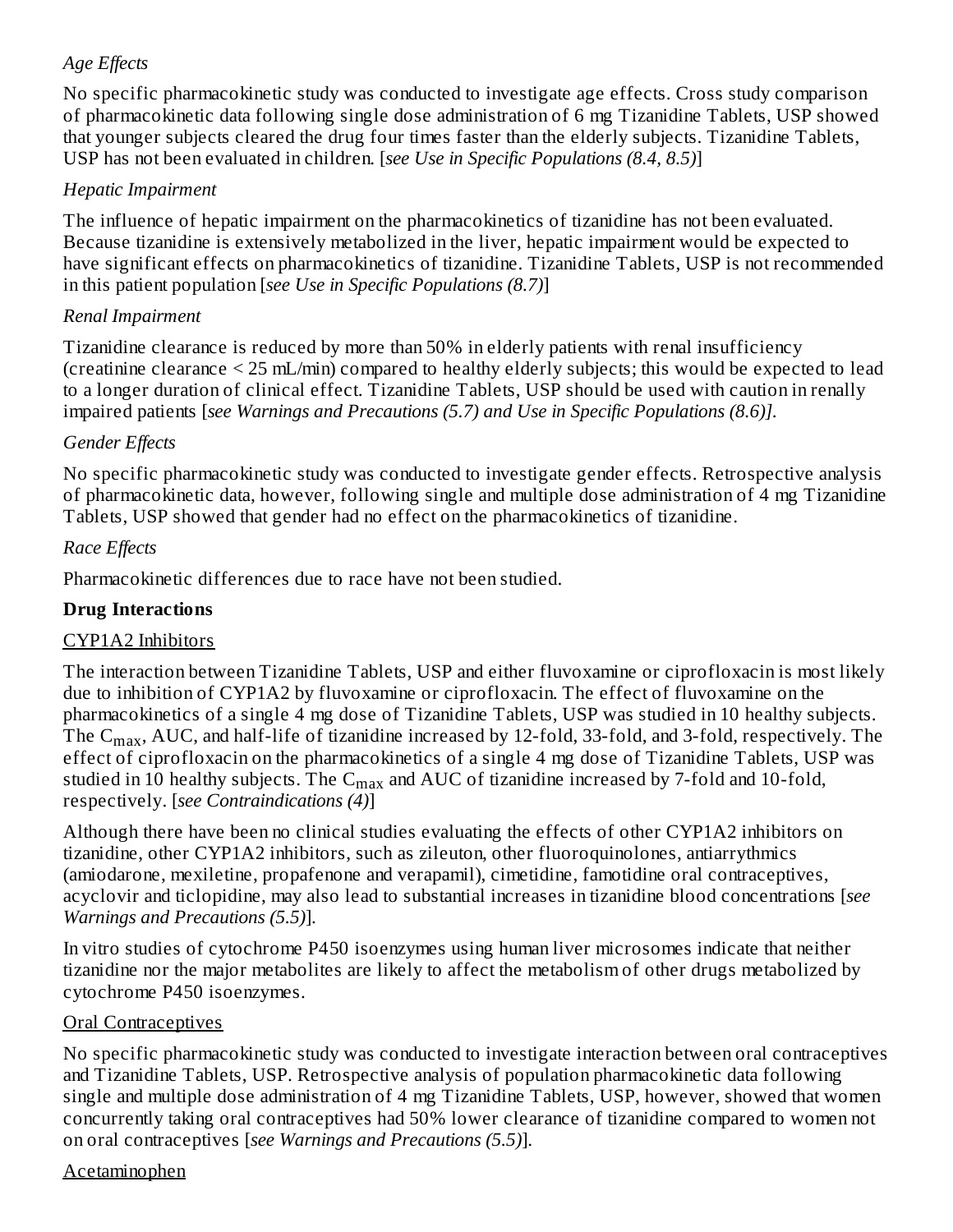Tizanidine delayed the  $\rm T_{max}$  of acetaminophen by 16 minutes. Acetaminophen did not affect the pharmacokinetics of tizanidine.

## Alcohol

Alcohol increased the AUC of tizanidine by approximately 20%, while also increasing its  $\rm{C_{max}}$  by approximately 15%. This was associated with an increase in side effects of tizanidine. The CNS depressant effects of tizanidine and alcohol are additive.

# **13 NONCLINICAL TOXICOLOGY**

## **13.1 Carcinogenesis, Mutagenesis, Impairment of Fertility**

## **Carcinogenesis**

Tizanidine was administered to mice for 78 weeks at oral doses up to 16 mg/kg/day, which is 2 times the  $maximum$  recommended human dose (MRHD) on a mg/m<sup>2</sup> basis. Tizanidine was administered to rats for 104 weeks at oral doses up to 9 mg/kg/day, which is 2.5 times the MRHD on a mg/m<sup>2</sup> basis. There was no increase in tumors in either species.

## **Mutagenesis**

Tizanidine was negative in *in vitro* (bacterial reverse mutation [Ames], mammalian gene mutation, and chromosomal aberration test in mammalian cells) and *in vivo* (bone marrow micronucleus, and cytogenetics) assay.

# **Impairment of fertility**

Oral administration of tizanidine resulted in reduced fertility in male and female rats following doses of 30 and 10 mg/kg/day, respectively. No effect on fertility was observed at doses of 10 (male) and 3 (female) mg/kg/day, which are approximately 8 and 3 times, respectively, the MRHD on a mg/m<sup>2</sup> basis).

# **14 CLINICAL STUDIES**

Tizanidine's capacity to reduce increased muscle tone associated with spasticity was demonstrated in two adequate and well controlled studies in patients with multiple sclerosis or spinal cord injury (Studies 1 and 2).

# *Single-Dose Study in Patients with Multiple Sclerosis with Spasticity*

In Study 1, patients with multiple sclerosis were randomized to receive single oral doses of drug or placebo. Patients and assessors were blind to treatment assignment and efforts were made to reduce the likelihood that assessors would become aware indirectly of treatment assignment (e.g., they did not provide direct care to patients and were prohibited from asking questions about side effects). In all, 140 patients received placebo, 8 mg or 16 mg of Tizanidine Tablets, USP.

Response was assessed by physical examination; muscle tone was rated on a 5 point scale (Ashworth score), with a score of 0 used to describe normal muscle tone. A score of 1 indicated a slight spastic catch while a score of 2 indicated more marked muscle resistance. A score of 3 was used to describe considerable increase in tone, making passive movement difficult. A muscle immobilized by spasticity was given a score of 4. Spasm counts were also collected.

Assessments were made at 1, 2, 3 and 6 hours after treatment. A statistically significant reduction of the Ashworth score for Tizanidine Tablets, USP compared to placebo was detected at 1, 2 and 3 hours after treatment. Figure 2 below shows a comparison of the mean change in muscle tone from baseline as measured by the Ashworth scale. The greatest reduction in muscle tone was 1 to 2 hours after treatment. By 6 hours after treatment, muscle tone in the 8 and 16 mg Tizanidine Tablets, USP groups was indistinguishable from muscle tone in placebo treated patients. Within a given patient, improvement in muscle tone was correlated with plasma concentration. Plasma concentrations were variable from patient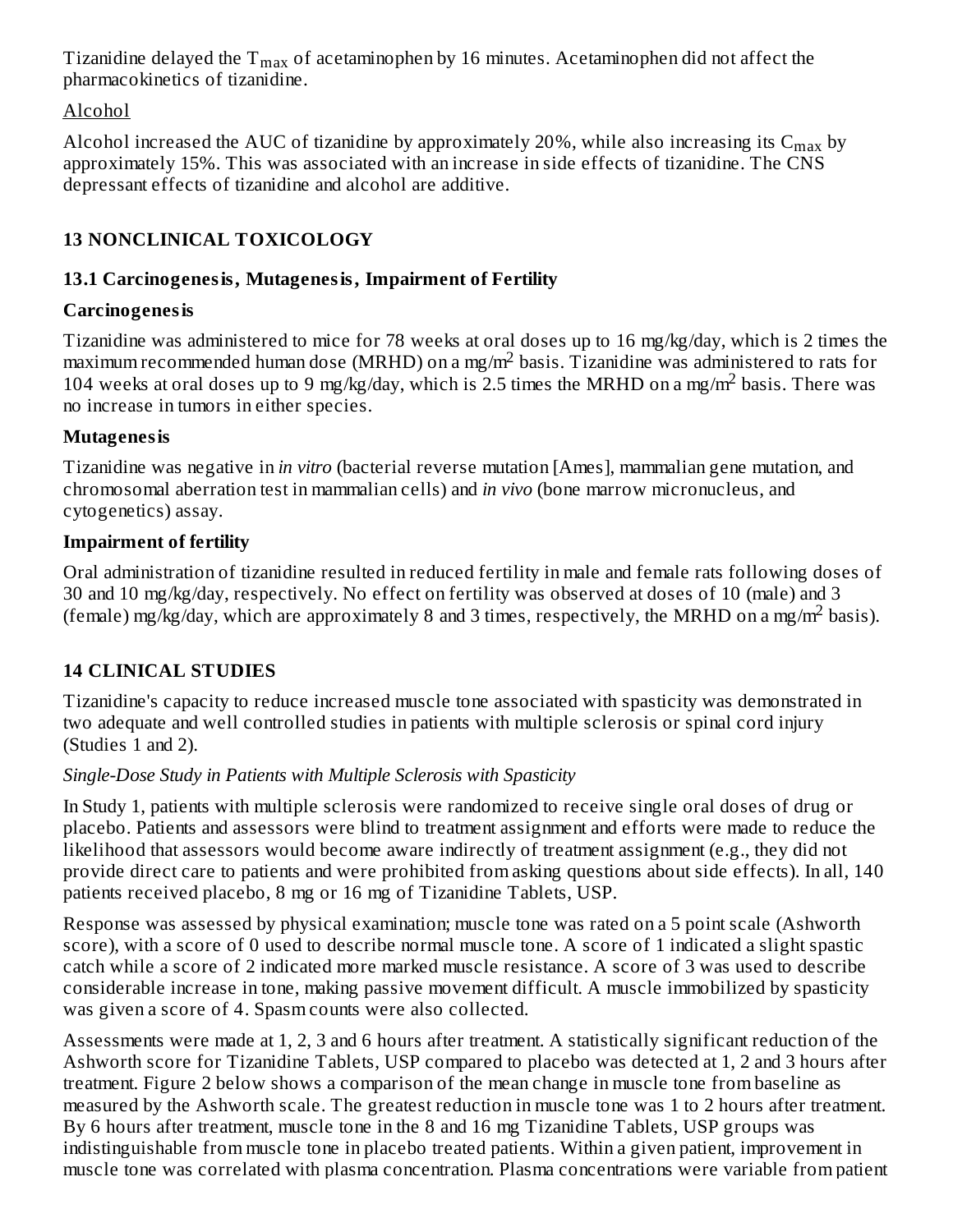to patient at a given dose. Although 16 mg produced a larger effect, adverse events including hypotension were more common and more severe than in the 8 mg group. There were no differences in the number of spasms occurring in each group.

**Figure 2: Single Dos e Study—Mean Change in Mus cle Tone from Bas eline as Measured by the Ashworth Scale ± 95% Confidence Interval (A Negative Ashworth Score Signifies an Improvement in Mus cle Tone from Bas eline)**



### *Seven-Week Study in Patients with Spinal Cord Injury with Spasticity*

In a 7-week study (Study 2), 118 patients with spasticity secondary to spinal cord injury were randomized to either placebo or Tizanidine Tablets, USP. Steps similar to those taken in the first study were employed to ensure the integrity of blinding.

Patients were titrated over 3 weeks up to a maximum tolerated dose or 36 mg daily given in three unequal doses (e.g., 10 mg given in the morning and afternoon and 16 mg given at night). Patients were then maintained on their maximally tolerated dose for 4 additional weeks (i.e., maintenance phase). Throughout the maintenance phase, muscle tone was assessed on the Ashworth scale within a period of 2.5 hours following either the morning or afternoon dose. The number of daytime spasms was recorded daily by patients.

At endpoint (the protocol-specified time of outcome assessment), there was a statistically significant reduction in muscle tone and frequency of spasms in the Tizanidine Tablets, USP treated group compared to placebo. The reduction in muscle tone was not associated with a reduction in muscle strength (a desirable outcome) but also did not lead to any consistent advantage of Tizanidine Tablets, USP treated patients on measures of activities of daily living. Figure 3 below shows a comparison of the mean change in muscle tone from baseline as measured by the Ashworth scale.

**Figure 3: Seven Week Study—Mean Change in Mus cle Tone 0.5–2.5 Hours After Dosing as Measured by the Ashworth Scale ± 95% Confidence Interval (A Negative Ashworth Score Signifies an Improvement in Mus cle Tone from Bas eline)**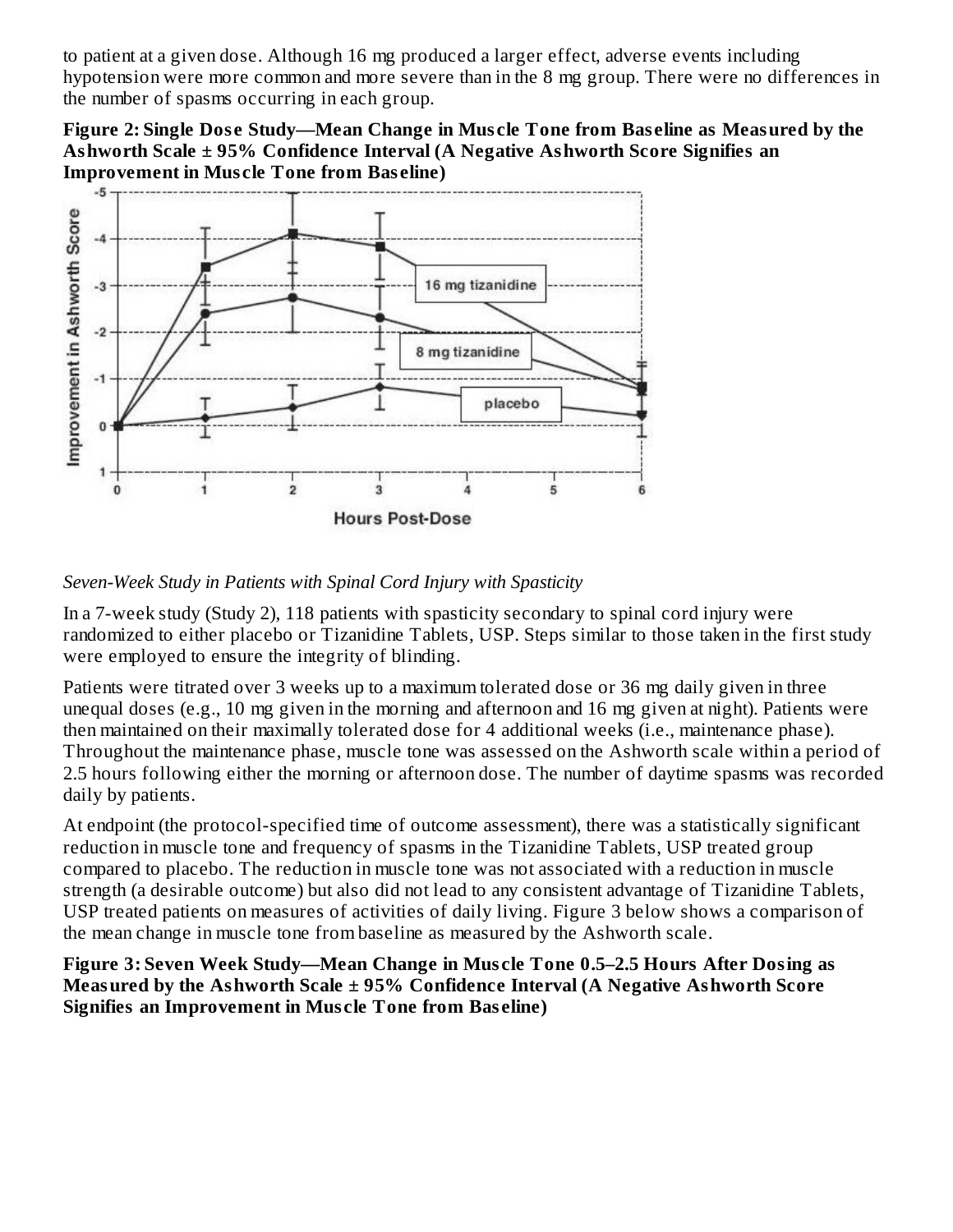

## **16 HOW SUPPLIED/STORAGE AND HANDLING**

#### **16.2 Tizanidine Tablets, USP**

Tizanidine Tablets, USP 4 mg are available as; white to off-white, round, flat beveled, uncoated tablets debossed with product code "503" on one side, and quadrisecting score on the other.

Bottle of 150 tabets, NDC 0904-6898-92

Store at 25°C (77°F); excursions permitted 15° to 30°C (59° to 86°F) [see USP Controlled Room Temperature]. Dispense in containers with child resistant closure.

## **17 PATIENT COUNSELING INFORMATION**

#### Serious Drug Interactions

Advise patients they should not take Tizanidine Tablets, USP if they are taking fluvoxamine or ciprofloxacin because of the increased risk of serious adverse reactions including severe lowering of blood pressure and sedation. Instruct patients to inform their physicians or pharmacists when they start or stop taking any medication because of the risks associated with interaction between Tizanidine Tablets, USP and other medicines.

#### Tizanidine Tablets, USP Dosing

Tell patients to take Tizanidine Tablets, USP exactly as prescribed (consistently either with or without food) and not to switch between tablets and capsules. Inform patients that they should not take more Tizanidine Tablets, USP than prescribed because of the risk of adverse events at single doses greater than 8 mg or total daily doses greater than 36 mg. Tell patients that they should not suddenly discontinue Tizanidine Tablets, USP, because rebound hypertension and tachycardia may occur.

#### Effects of Tizanidine Tablets, USP

Warn patients that they may experience hypotension and to be careful when changing from a lying or sitting to a standing position. Tell patients that Tizanidine Tablets, USP may cause them to become sedated or somnolent and they should be careful when performing activities that require alertness, such as driving a vehicle or operating machinery. Tell patients that the sedation may be additive when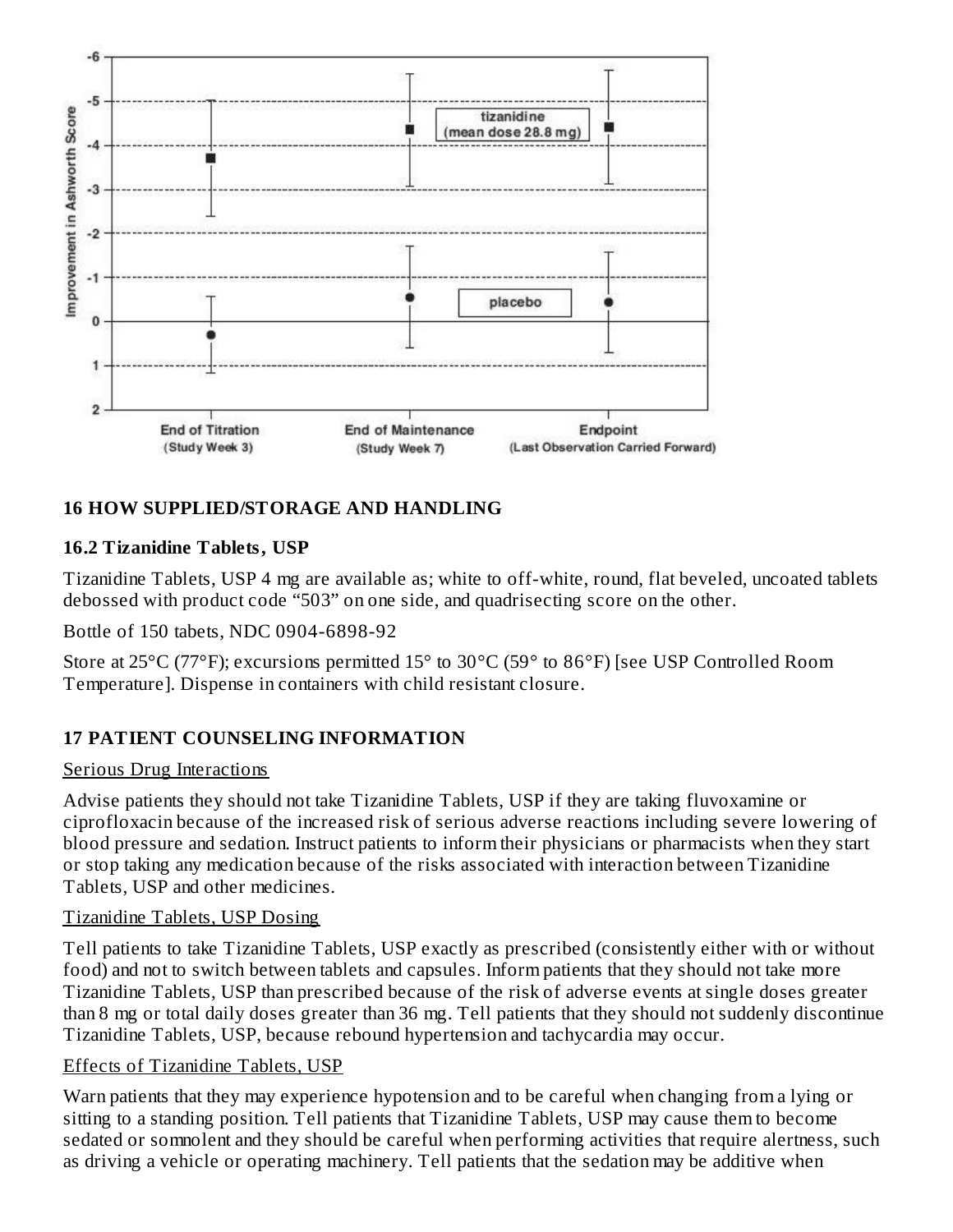Tizanidine Tablets, USP is taken in conjunction with drugs (baclofen, benzodiazepines) or substances (e.g., alcohol) that act as CNS depressants. Remind patients that if they depend on their spasticity to sustain posture and balance in locomotion, or whenever spasticity is utilized to obtain increased function, that Tizanidine Tablets, USP decreases spasticity and caution should be used.

Distributed by:

Sun Pharmaceutical Industries, Inc.

Cranbury, NJ 08512

#### **Distributed By:**

### **MAJOR® PHARMACEUTICALS**

17177 N Laurel Park Dr., Suite 233

Livonia, MI 48152

Refer to package label for Distributor's NDC Number

Revised: 09/2014

#### **Repackaging Information**

Please reference the *How Supplied* section listed above for a description of individual tablets. This drug product has been received by Aphena Pharma - TN in a manufacturer or distributor packaged configuration and repackaged in full compliance with all applicable cGMP regulations. The package configurations available from Aphena are listed below:

**Count 4 mg** 6000 71610-451-16

Store between 20°-25°C (68°-77°F). See USP Controlled Room Temperature. Dispense in a tight lightresistant container as defined by USP. Keep this and all drugs out of the reach of children.

Repackaged by:



Cookeville, TN 38506

20200804JH

#### **PRINCIPAL DISPLAY PANEL - 4 mg**

NDC 71610-451 - Tizanidine, USP 4 mg Tablets - Rx Only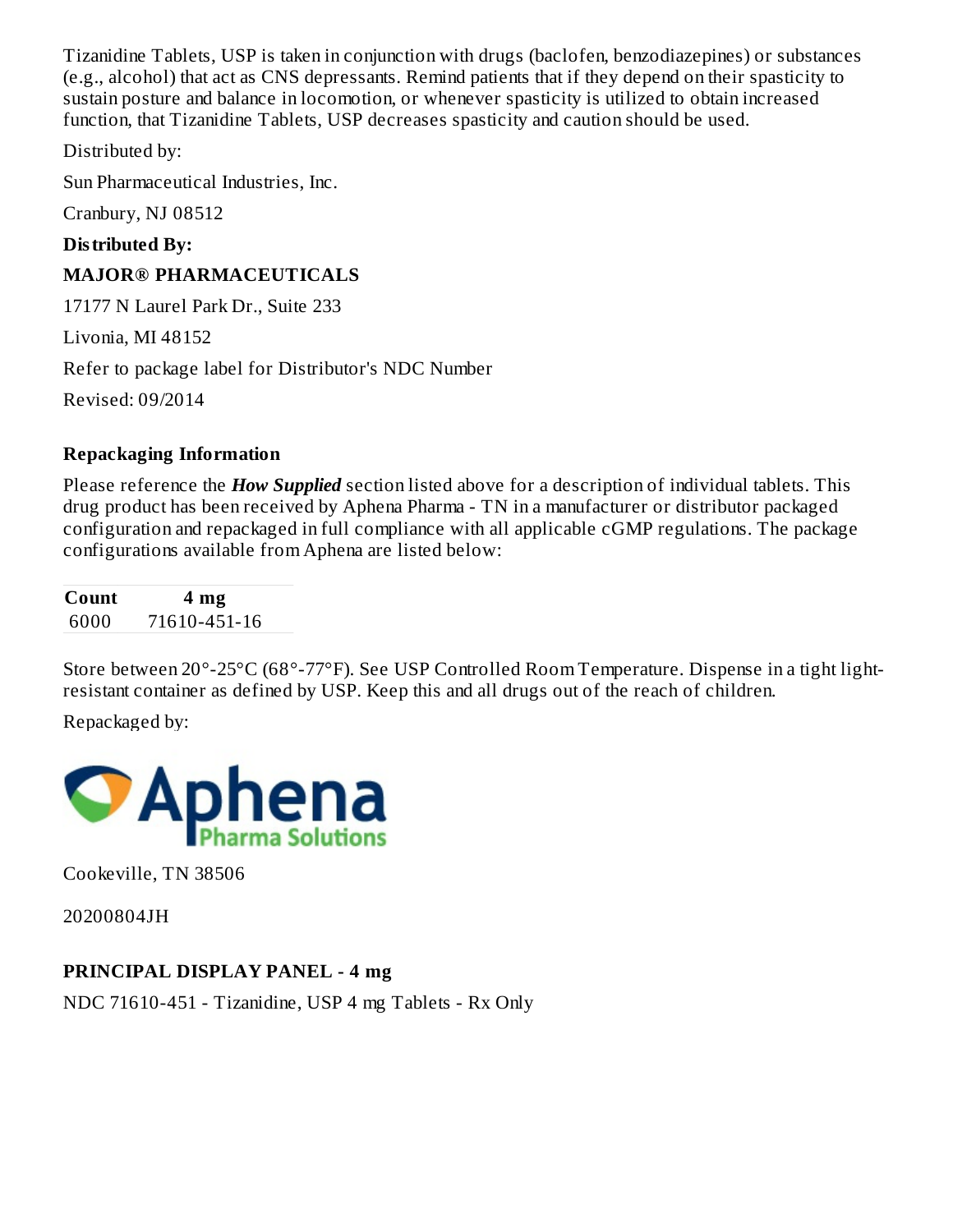

| <b>TIZANIDINE</b>                                                                                |                         |                     |                    |                              |                 |          |
|--------------------------------------------------------------------------------------------------|-------------------------|---------------------|--------------------|------------------------------|-----------------|----------|
|                                                                                                  |                         |                     |                    |                              |                 |          |
| tizanidine tablet                                                                                |                         |                     |                    |                              |                 |          |
|                                                                                                  |                         |                     |                    |                              |                 |          |
| <b>Product Information</b>                                                                       |                         |                     |                    |                              |                 |          |
| Product Type                                                                                     | HUMAN PRESCRIPTION DRUG |                     | Item Code (Source) | NDC:71610-451(NDC:0904-6898) |                 |          |
| <b>Route of Administration</b>                                                                   | ORAL                    |                     |                    |                              |                 |          |
|                                                                                                  |                         |                     |                    |                              |                 |          |
|                                                                                                  |                         |                     |                    |                              |                 |          |
| <b>Active Ingredient/Active Moiety</b>                                                           |                         |                     |                    |                              |                 |          |
|                                                                                                  | <b>Ingredient Name</b>  |                     |                    | <b>Basis of Strength</b>     |                 | Strength |
| TIZANIDINE HYDRO CHLORIDE (UNII: B53E3NMY5C) (TIZANIDINE - UNII:6A106C00GW)<br><b>TIZANIDINE</b> |                         |                     |                    |                              | 4 <sub>mg</sub> |          |
|                                                                                                  |                         |                     |                    |                              |                 |          |
|                                                                                                  |                         |                     |                    |                              |                 |          |
| <b>Inactive Ingredients</b>                                                                      |                         |                     |                    |                              |                 |          |
| <b>Ingredient Name</b>                                                                           |                         |                     |                    |                              | Strength        |          |
| ANHYDROUS LACTOSE (UNII: 3SY5LH9 PMK)                                                            |                         |                     |                    |                              |                 |          |
| LACTOSE MONOHYDRATE (UNII: EWQ57Q8I5X)                                                           |                         |                     |                    |                              |                 |          |
| <b>SILICON DIO XIDE (UNII: ETJ7Z6 XBU4)</b>                                                      |                         |                     |                    |                              |                 |          |
| MICRO CRYSTALLINE CELLULOSE (UNII: OP1R32D61U)                                                   |                         |                     |                    |                              |                 |          |
| <b>STEARIC ACID (UNII: 4ELV7Z65AP)</b>                                                           |                         |                     |                    |                              |                 |          |
|                                                                                                  |                         |                     |                    |                              |                 |          |
| <b>Product Characteristics</b>                                                                   |                         |                     |                    |                              |                 |          |
| Color                                                                                            | <b>WHITE</b>            | <b>Score</b>        |                    | 4 pieces                     |                 |          |
| <b>Shape</b>                                                                                     | <b>ROUND</b>            | <b>Size</b>         |                    | 9mm                          |                 |          |
| Flavor                                                                                           |                         | <b>Imprint Code</b> |                    | 503                          |                 |          |
| <b>Contains</b>                                                                                  |                         |                     |                    |                              |                 |          |
|                                                                                                  |                         |                     |                    |                              |                 |          |